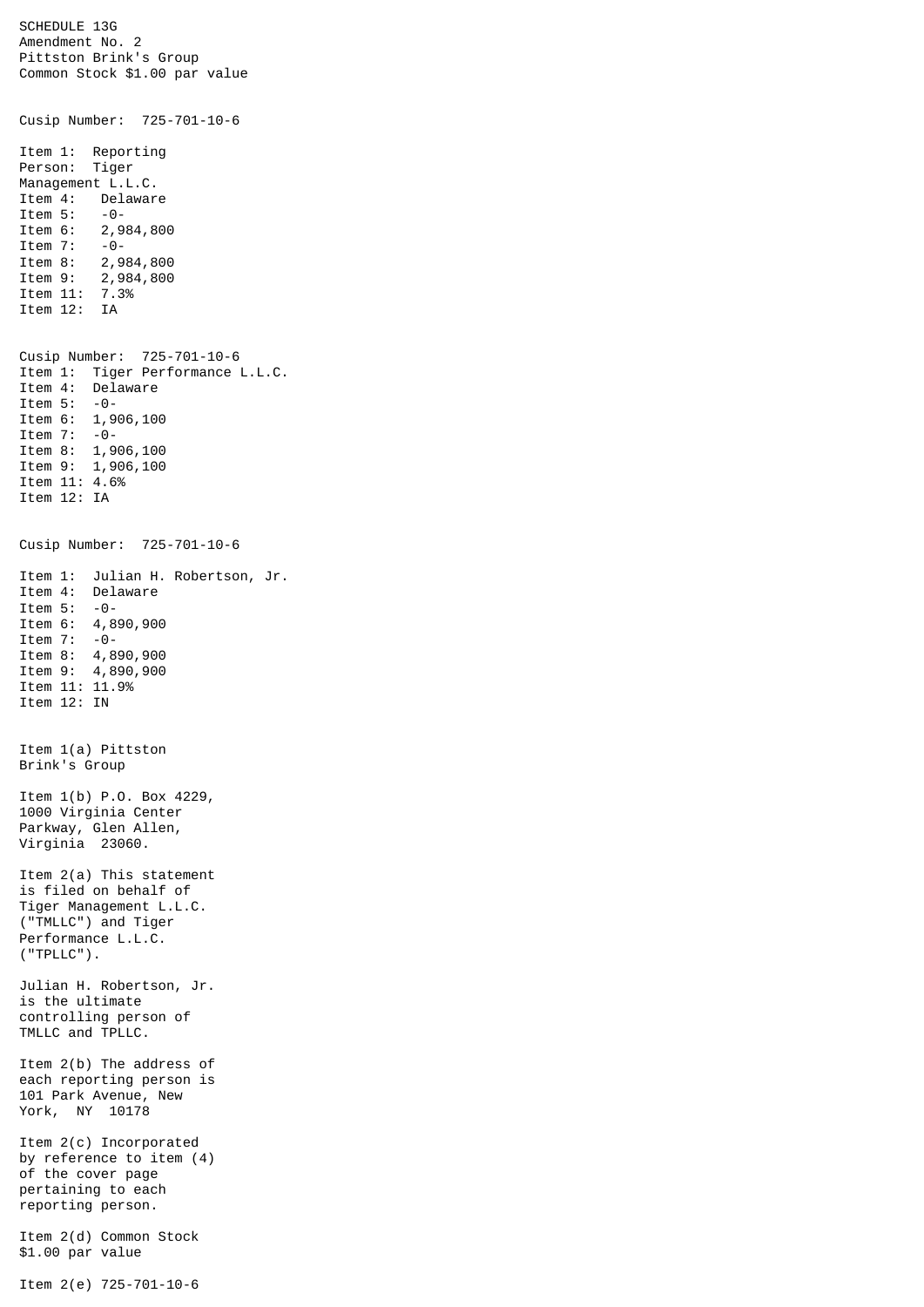Item 3. TMLLC and TPLLC are investment advisers registered under Section 203 of the Investment Advisers Act of 1940. Item 4 Ownership as of December 31, 1997 is incorporated by reference to items (5) - (9) and (11) of the cover page pertaining to each reporting person. Item 5 Not applicable Item 6 Other persons are known to have the right to receive dividends from or proceeds from the sale of such securities. The interest of one such person, The Jaguar Fund N.V., a Netherlands Antilles corporation, is more than 5%. Item 7. Not applicable Item 8. Not applicable Item 9. Not applicable Item 10. By signing below, I certify that, to the best of my knowledge and belief, the securities referred to above were acquired in the ordinary course of business and were not acquired for the purpose of and do not have the effect of changing or influencing the control of the issuer of such securities and were not acquired in connection with or as a participant in any transaction having such purpose or effect. After reasonable inquiry and to the best of my knowledge and belief, I certify that the information set forth in this statement is true, complete and correct. February 13, 1998 TIGER MANAGEMENT L.L.C. /s/ Nolan Altman, Chief Financial Officer TIGER PERFORMANCE L.L.C. /s/ Nolan Altman, Chief Financial Officer JULIAN H. ROBERTSON, JR. By: /s/ Nolan Altman Under Power of Attorney dated 1/27/95 On File with Schedule

13G for Kohl's Corp.